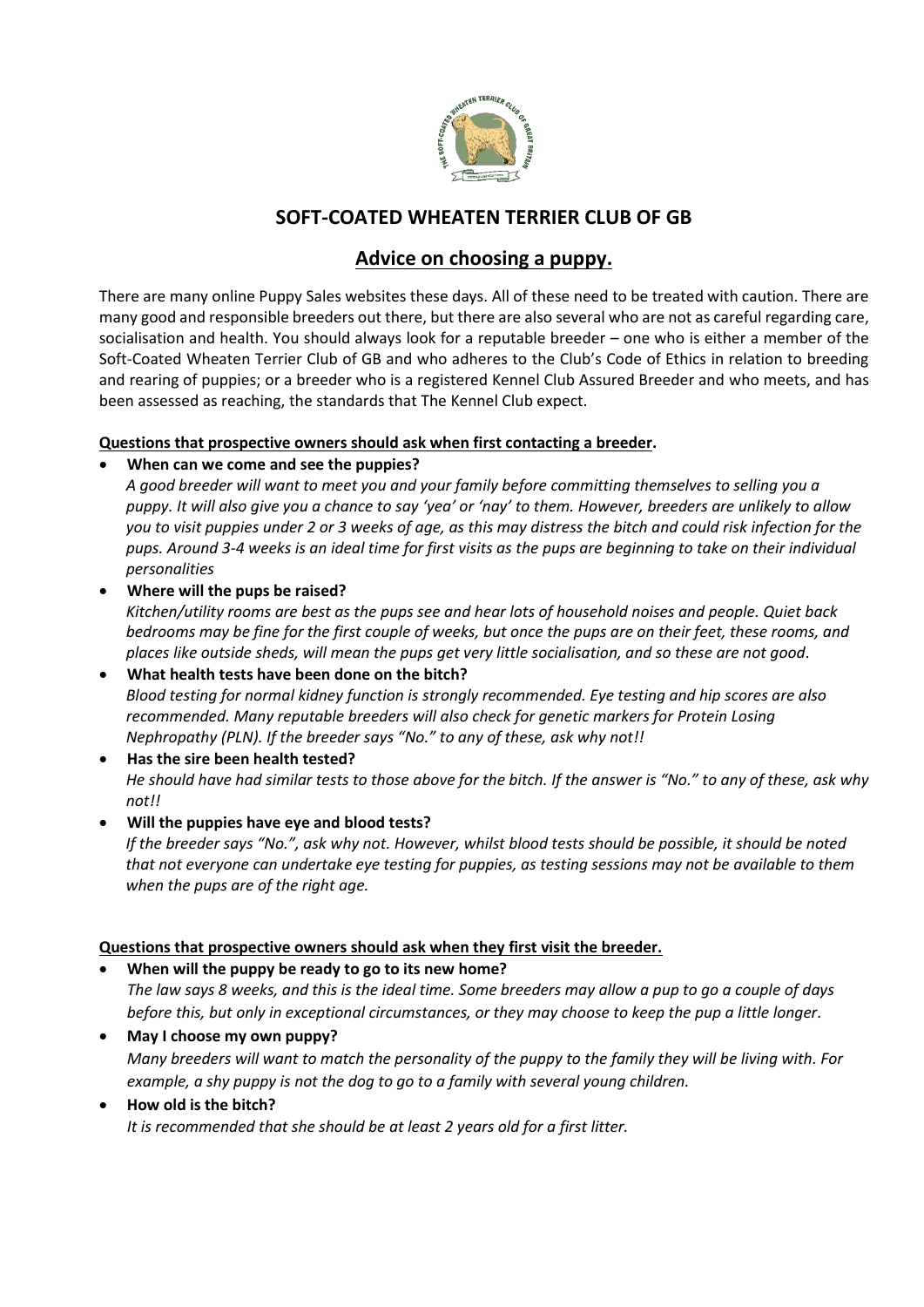#### • **What coat type will the puppies be?**

*Our breed has both the original 'Irish' coat, and a thicker so called 'heavy' or 'English' coat. The difference between these is more obvious in the puppy and juvenile dogs, but less so in the mature adult dogs*.

• **Will the puppies be micro-chipped?** *By law, and since April 2016, all puppies must be micro-chipped by the age of 8 weeks.*

#### **Things to look for when you visit.**

- **Is the bitch friendly?** *Some bitches will become a little protective of their pups. So, always ask first before approaching her and the pups. That said, most bitches will be happy and relaxed for you to meet their pups.*
- **Do the puppies have 'toys' to play with?** *Things like toilet roll insides, and plastic bottles are just as much fun for puppies as shop bought toys. Toys of any kind help stimulate mental development.*
- **Is the pen the puppies are kept in clean?** *The room should not be particularly smelly.*
- **Are the puppies' eyes bright?** *If these are dull, or have matted hair around them, this could be an infection. The inside of the ears should not be red, as this could mean there is a mite or other ear problem.*
- **Are the pups in an area where they see and hear household noises?** *All are an important part of early socialisation.*
- **Are the puppies friendly or timid?** *There is usually one bold one, and one shyer more retiring puppy in the litter, but in general they should all be curious to meet visitors, and probably untie their shoe laces and chew on their trouser legs*!

#### **Additional questions you could ask if you are curious.**

• **Have the puppies been in a car for a longer time than just a trip to the vet down the road, or to have their eyes tested?**

*This is not essential, but it is useful experience for the puppies. It also depends on how long the journeys were.*

- **If the breeder has no children, have the pups met children of various ages?**
- **Have the pups met adults of both sexes?**
- **Is this the bitch's first litter? How many litters has she had? Does one of the previous litter(s) live near me that I could meet?**
- **Why did you decide to have a litter?**
- **Are you planning to keep a puppy?**
- **Why did you choose the sire you used? May I see a photo of him? Are there other pups sired by him? Do any live near me that I could meet?** *It is unlikely you will meet the sire, even when visiting a reputable breeder, as breeders will often travel to find the right dog for their bitch to be mated with.*

#### **Questions to ask just before you pick up the puppy.**

- **Will the puppy have had its first vaccination? If so what type of vaccine will be used?**  *Make sure your vet uses the same, or compatible vaccine. Some breeders do not vaccinate as they prefer not to start the puppy on one course of vaccine, which then needs to be restarted with another type when the new owner takes them home, and to their own vet.*
- **What food do I need to get for the puppy?** *Many breeders will provide you with an initial supply of food that the puppy has been used to. You can change to another brand AFTER the puppy has settled in, but this must be done VERY gradually and over a period time by slowly adding a little of the new food to the old, then gradually increasing the new while decreasing the old.*
- **Will the puppy have a diet sheet I can follow?** *The breeder should provide you with this.*